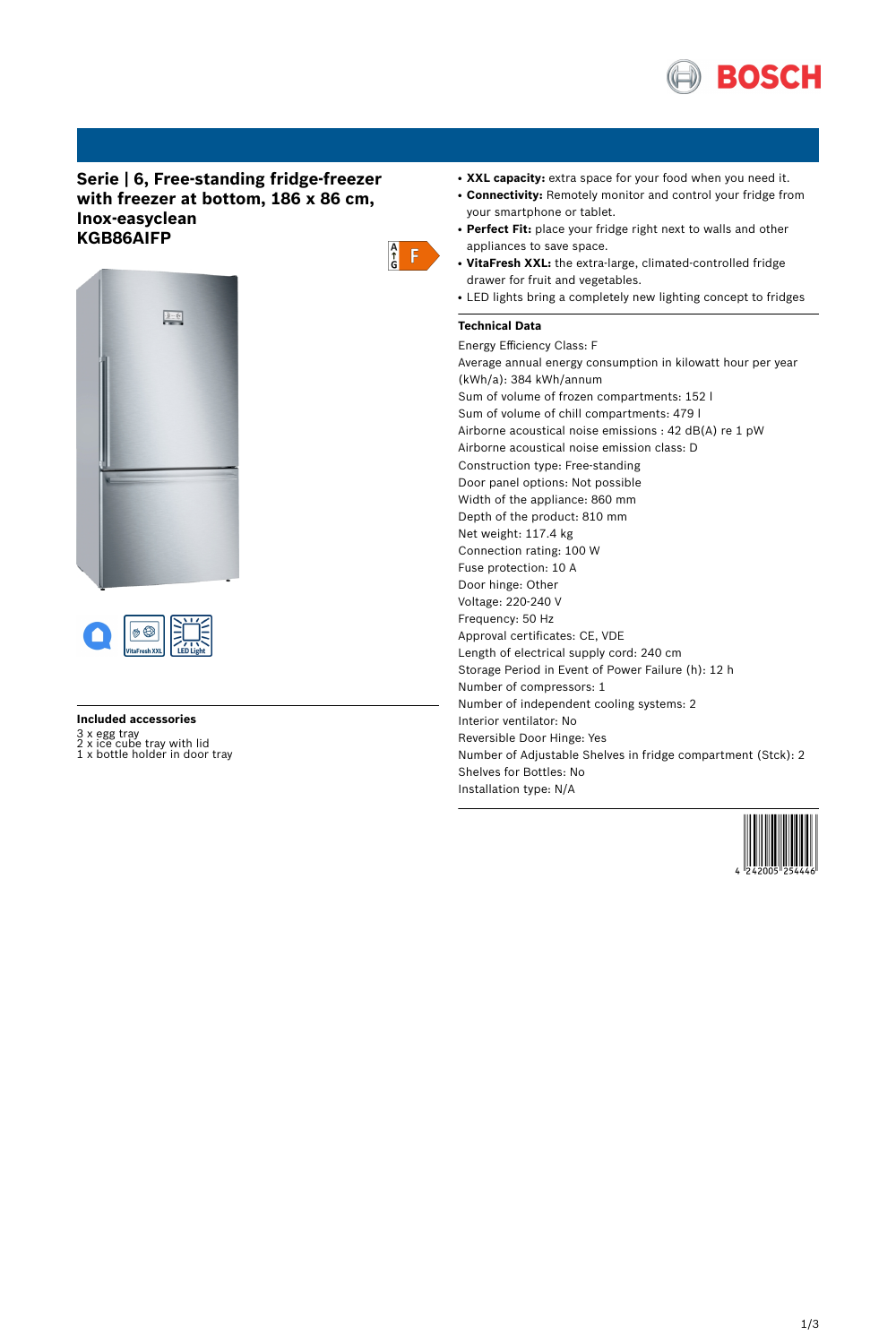

## **Serie | 6, Free-standing fridge-freezer with freezer at bottom, 186 x 86 cm, Inoxeasyclean KGB86AIFP**

#### **Performance and Consumption**

- EU19\_EEK\_D: F
- Total Volume : <sup>631</sup> <sup>l</sup>
- Net Fridge Volume : <sup>479</sup> <sup>l</sup>
- Net Freezer Volume : <sup>152</sup> <sup>l</sup>
- Freezing capacity 24h : <sup>10</sup> kg
- Annual Energy Consumption: <sup>384</sup> kWh/a
- Noise Level : <sup>42</sup> dB , EU19\_Noise emission class\_D: <sup>D</sup>
- Temperature rise time : EU19 Temperature rise time D: 12 H
- Climate Class: SN-T
- EU19 Fast freezer facility D

#### **Design features**

- Stainless Steel EasyClean doors and Pearl grey (VZF 07127) side panels
- Vertical door handle
- Bright interior LED fridge light

#### **Functions**

- Home Connect: Remote Monitoring and Control with Wi-Fi connectivity
- No Frost, never have to defrost ever again
- Electronic control (external in-door LCD display)
- Super Cooling: automatic deactivation
- SuperFreezing function with automatic deactivation
- Optical and accoustical

#### **Food freshness system**

- MultiAirflow system improves circulation of air around the fridge
- <sup>2</sup> VitaFresh drawers with humidity control Fruits and vegetables stay fresh and vitamin-rich up to 2 times longer. 2 VitaFresh plus ◄0°C► drawers with temperature control on an Easy Access Drawer - Fish and meat stay fresh for longer Breakfast Set

### **Key features - Fridge section**

- <sup>3</sup> safety glass shelves of which <sup>2</sup> are height adjustable
- <sup>6</sup> door trays, including 2x dairy compartment
- <sup>2</sup> dairy compartments
- Door shelves in fridge door: <sup>1</sup> large and <sup>3</sup> small.
- <sup>3</sup> egg trays
- <sup>3</sup> removable safety glass shelves of which <sup>2</sup> are easy pull out
- <sup>3</sup> safety glass shelves (2 height adjustable)

#### **Key features - Freezer section**

- <sup>2</sup> freezer drawers
- Freezer malfunction warning signal: optical and accoustical
- Freezing possible in all freezer compartments
- Two separate cooling circuits allow independent temperature control and prevents the transference of humidity between the fridge and freezer cavity
- <sup>3</sup> <sup>x</sup> egg tray, <sup>1</sup> <sup>x</sup> ice cube tray, .
- Vario Zone removable safety glass shelves for extra space!

## **Dimension and installation**

- Dongle accessory included in the box
- Right hinged door, door reversible
- Height adjustable front feet
- Connection value <sup>100</sup> <sup>W</sup>
- 220 240 V
- Dimensions: 186 cm H x 86 cm W x 81 cm D

## **Country Specific Options**

- Based on the results of the standard 24-hour test. Actual consumption depends on usage/position of the appliance.
- To achieve the declared energy consumption, the distanceholders have to be used. As a result, the appliance depth increases by about 3.5 cm. The appliance used without the distance holder is fully functional, but has a slightly higher energy consumption.